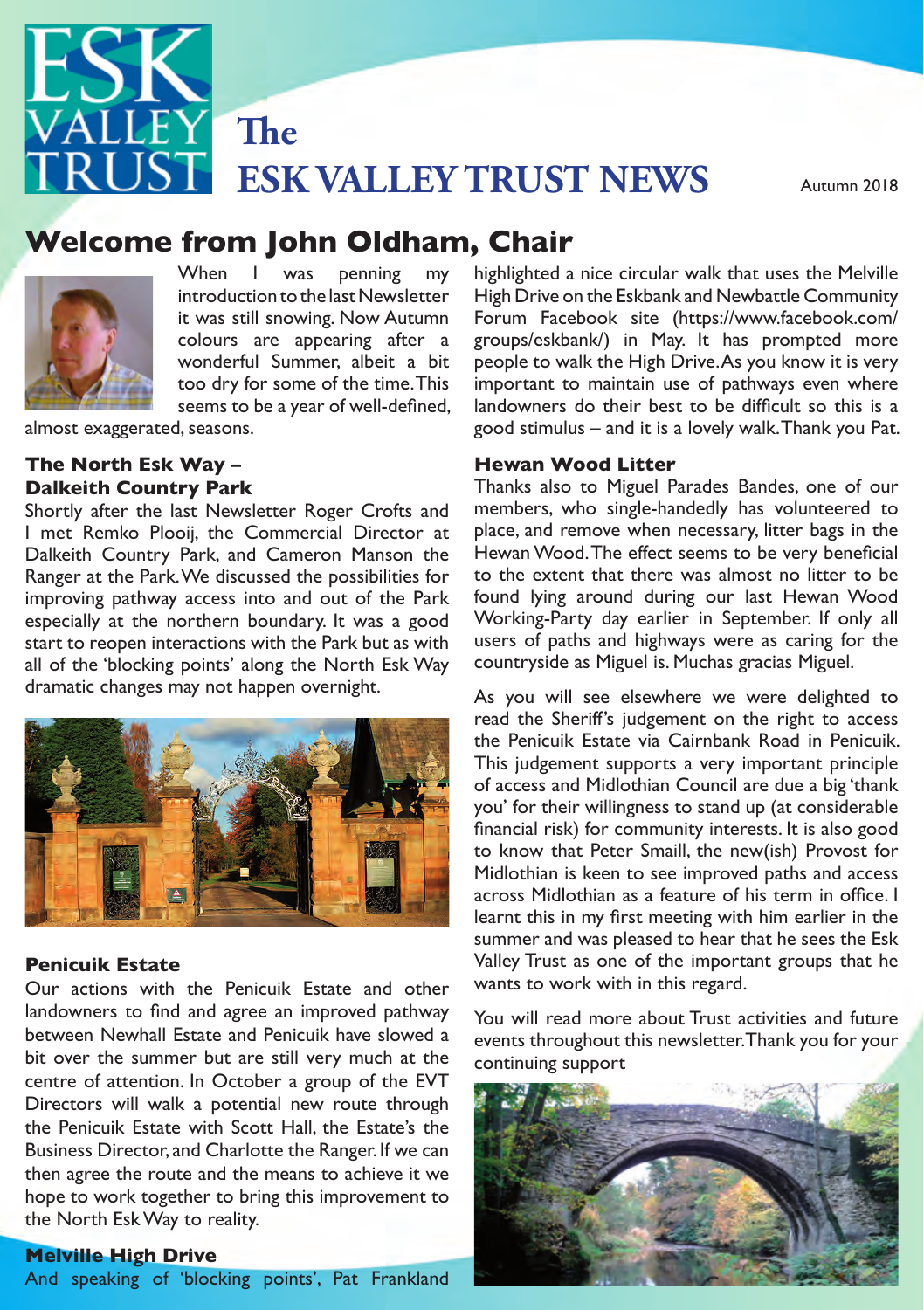### **Midlothian Outdoor Festival**

This was the first year that the event, previously called the Midlothian Walking Festival, was expanded to include a broader range of outdoor activities. The Festival ran from 4-12 August and the Esk Valley Trust helped with two (of the 71) activities. First was a circular walk starting from Rosslyn Chapel and following the river North Esk to the far end of Mavisbank policies before returning via Bilston Wood to Roslin; about 8 miles overall. We had planned to walk as far as Lasswade but there was so much to talk about on the way that we agreed to cut it a little short. The 20 walkers all enjoyed themselves.



### **Thank you Shelagh Jenkins**

Many of you will know Shelagh who has been associated with the Esk Valley Trust since its very early days. She helped to identify the options for the North Esk Way by tramping established pathways and exploring new routes (some of which were more than challenging) with other enthusiasts, organised EVT events, represented the EVT on the Midlothian Access Forum (also becoming its chairperson) and has been a Trustee/Director for many years. Earlier this year she decided that it was time to stand down as a Director/Trustee. The Esk Valley Trust owes Shelagh a big debt of thanks for all of the time and effort that she has put into helping the Trust to achieve its objectives. Thank you Shelagh.

Of course that opens an opportunity for someone new to become a Trustee/Director and help the Trust to achieve its future goals. Nominations are welcome.

Our second contribution was to host a talk on the artist Sir William Gillies who lived in Temple for much of his life. Dr Joanna Soden, former collections curator at the Royal Scottish Academy gave a fascinating talk to a full house at St David's Church Hall in Dalkeith. Joanna has said that she would be willing to make another contribution to next year's Festival.



### **Sheriff's judgement on Cairnbank Road, Penicuik**

If you are familiar with Cairnbank Road you will know that local residents erected a barrier across the path that leads from this private road into the Penicuik Estate some time ago and have since refused to take it down despite the actions of the Midlothian Access Forum and Midlothian Council. The details are complex but the issue resulted in a case being raised at the Sheriff's court in Edinburgh. The Sheriff issued her judgement on 6 September and found in favour of Midlothian Council who argued for access through this road and path to be restored. At this time of writing the responsibility for payment of costs has yet to be decided and we do not know if there will be an appeal. However, subject to these caveats, this is good news for the upholding of rights of access under the Land Reform Act and for the (potential) restoration of access to this short part of the North Esk Way. You can see the judgement at https://www.scotcourts. gov.uk/docs/default-source/cos-general-docs/pdfdocs-for-opinions/2018scedin50.pdf?sfvrsn=0 .

### **Introducing our new Committee member – Ben Miller**



'I'm very pleased to be getting more involved with the work of the Trust at this crucial time for our local environment.

Midlothian and East Lothian are expected to be the two fastest growing council areas in Scotland over the coming decades. Whatever you think of

the expansion in housing, there's a big opportunity ahead to get far more people out and about, benefiting from and exploring the beautiful river environment on their doorstep, at the same time as we work to enhance both the Esks as healthy corridors for nature amid the new developments.

From the John Muir Way to the North Coast 500, there's a clear appetite for 'packaged up' routes that both locals and visitors can plan a trip around. I want to help get a sense of momentum going as the completion of the North Esk Way route gets closer.

Autumn is by far my favourite season and I'm looking forward to taking my one-year-old daughter, who has

# **More Hewan Wood Working Parties – and the reopening of the Roslin Glen path**





It seems a long time since the spring clear-up when ten volunteers cleared the paths in the Hewan Wood, strimmed the steps, cleaned the information boards, pulled up knotweed, collected litter and enjoyed each other's company in the warm May sunshine. More recently, on September 4th, we were joined again by the Midlothian Paths Team to deal with all of these things again after a summer of plentiful growth, and also to make good some of the wobbly steps, to straighten up fencing, remove rusting debris and enjoy cake. Our thanks to Jo Cooke and the Paths Team for their help.

become a very good walker in the last few weeks, to

There's something quite magical about a dewy, sunny, leafy autumn day and whether it's Ironmills Park, Mavisbank, Maiden Bridge or Gunpowder Mills, we are all spoilt for choice along the Esks. From the grand landscapes of the Dalkeith and Penicuik estates to our own tranquil spot at Hewan Wood, there are hidden

I think the challenge for the Trust is to share our knowledge and passion for the river and its history with more people, and then in turn encourage them

**Sale of Newbattle Woodland** We received the good news that the landowner has taken the woodland areas off the market for now, although apparently he does intend to re advertise some of the areas at a future date. We are looking at options for a Community

some of my favourite spots.

gems from source to mouth.

to be advocates for its future.'

Woodland scheme.

It is worth noting that Jo's team have now completed signage and consolidation of a path from Rosslyn Chapel into Roslin Glen that avoids the dangerous landslip on the old Roslin Glen path. So once again a path from Roslin to the Hewan Wood along the river in the glen is open. A real joy of a walk.